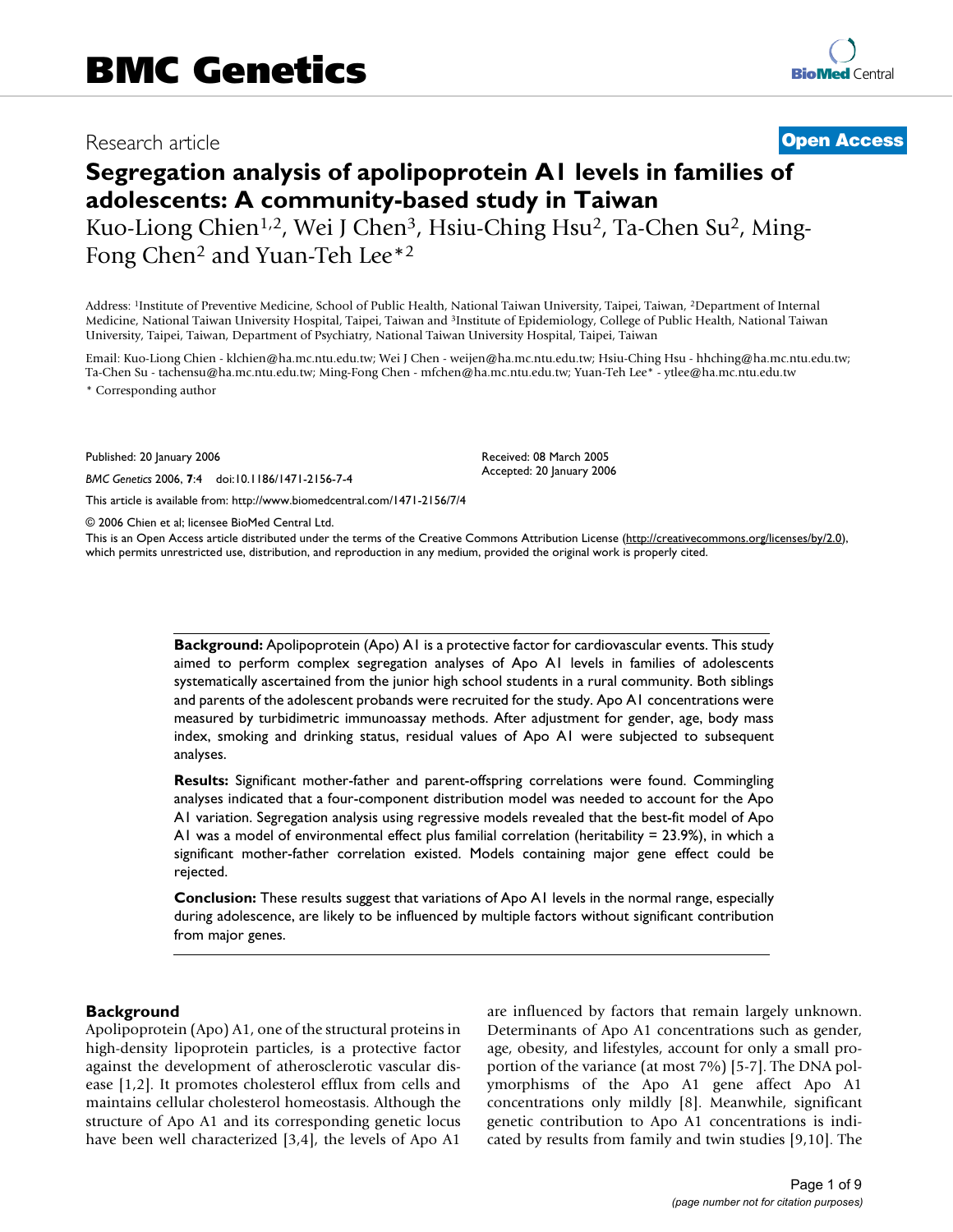|                              | Probands ( $N = 368$ ) |       |          | Siblings $(N = 333)$ |        |       | Parents ( $N = 444$ ) |          |        |        |          |          |
|------------------------------|------------------------|-------|----------|----------------------|--------|-------|-----------------------|----------|--------|--------|----------|----------|
|                              | Mean                   | SD    | Skewness | Kurtosis             | Mean   | SD    | Skewness              | Kurtosis | Mean   | SD     | Skewness | Kurtosis |
| Age (years) ***              | 16.45                  | 0.97  | 0.33     | 0.34                 | 17.83  | 3.43  | 0.59                  | 1.05     | 43.65  | 5.74   | 1.35     | 4.65     |
| BW (kg) ***                  | 54.07                  | 12.87 | 1.04     | 1.48                 | 52.57  | 11.03 | 0.93                  | 2.54     | 62.87  | 11.93  | 1.08     | 6.02     |
| BH (cm)                      | 161.28                 | 8.46  | $-0.06$  | 0.03                 | 161.27 | 8.95  | $-0.01$               | 1.06     | 160.90 | 7.68   | 0.07     | $-0.31$  |
| BMI (kg/m <sup>2</sup> ) *** | 20.63                  | 3.87  | 1.13     | 1.24                 | 20.08  | 3.13  | 1.31                  | 4.26     | 24.23  | 3.91   | 1.03     | 4.40     |
| SBP (mmHg) ***               | 108.86                 | 13.02 | 0.34     | $-0.34$              | 111.65 | 12.90 | 0.36                  | 0.27     | 119.13 | 15.12  | 0.82     | 1.28     |
| DBP (mmHg) ***               | 67.79                  | 9.33  | $-0.05$  | $-0.75$              | 70.66  | 10.36 | 0.18                  | 0.51     | 78.48  | 11.46  | 0.70     | 0.68     |
| TC (mg/dL) $**$              | 168.98                 | 36.43 | 1.78     | 11.91                | 164.94 | 33.17 | 0.74                  | 0.70     | 195.85 | 35.76  | 0.29     | 0.54     |
| TG (mg/dL) ***               | 85.49                  | 40.14 | 1.92     | 7.98                 | 88.86  | 43.67 | 2.96                  | 18.43    | 156.24 | 134.29 | 2.66     | 8.26     |
| HDL-C (mg/dL) *              | 43.49                  | 10.44 | 0.50     | 0.23                 | 44.21  | 9.55  | 0.46                  | 0.07     | 42.26  | 11.02  | 0.72     | 0.77     |
| LDL-C (mg/dL) ***            | 79.67                  | 32.08 | 0.61     | 0.33                 | 86.24  | 35.61 | 1.35                  | 4.74     | 122.13 | 36.22  | 0.26     | 0.61     |
| Apo AI (mg/dL) ***           | 108.84                 | 18.19 | 1.17     | 4.69                 | 116.49 | 21.59 | 1.23                  | 2.81     | 122.85 | 23.07  | 1.06     | 6.53     |
| Apo B (mg/dL) ***            | 46.76                  | 13.39 | 0.35     | 1.80                 | 49.70  | 13.87 | 0.14                  | 0.46     | 64.53  | 18.85  | 1.64     | 5.32     |
| Smoking ***                  | 1(0.3%)                |       |          | 35 (10.5%)           |        |       | 159 (35.8%)           |          |        |        |          |          |
| Alcohol drinking ***         | 1(0.3%)                |       |          | 25 (7.5%)            |        |       | 173 (39.0%)           |          |        |        |          |          |

**Table 1: Basic demographic and atherosclerotic risk profiles in this family study, specified by generations (n = 1,145)**

http://www.biomedcentral.com/1471-2156/7/4

\*: p < 0.05, \*\* p < 0.01, \*\* p < 0.001 among group difference by ANOVA (for continuous variables) or chi-square test (for categorical variables). Abbreviated: BMI: body mass index, SBP: systolic blood pressure, DBP: diastolic blood pressure, BH: body height, BW: body weight, TC: total cholesterol, TG: triglyceride, HDL-C: high density lipoprotein cholesterol; LDL-C: low density lipoprotein cholesterol, Apo: apolipoprotein.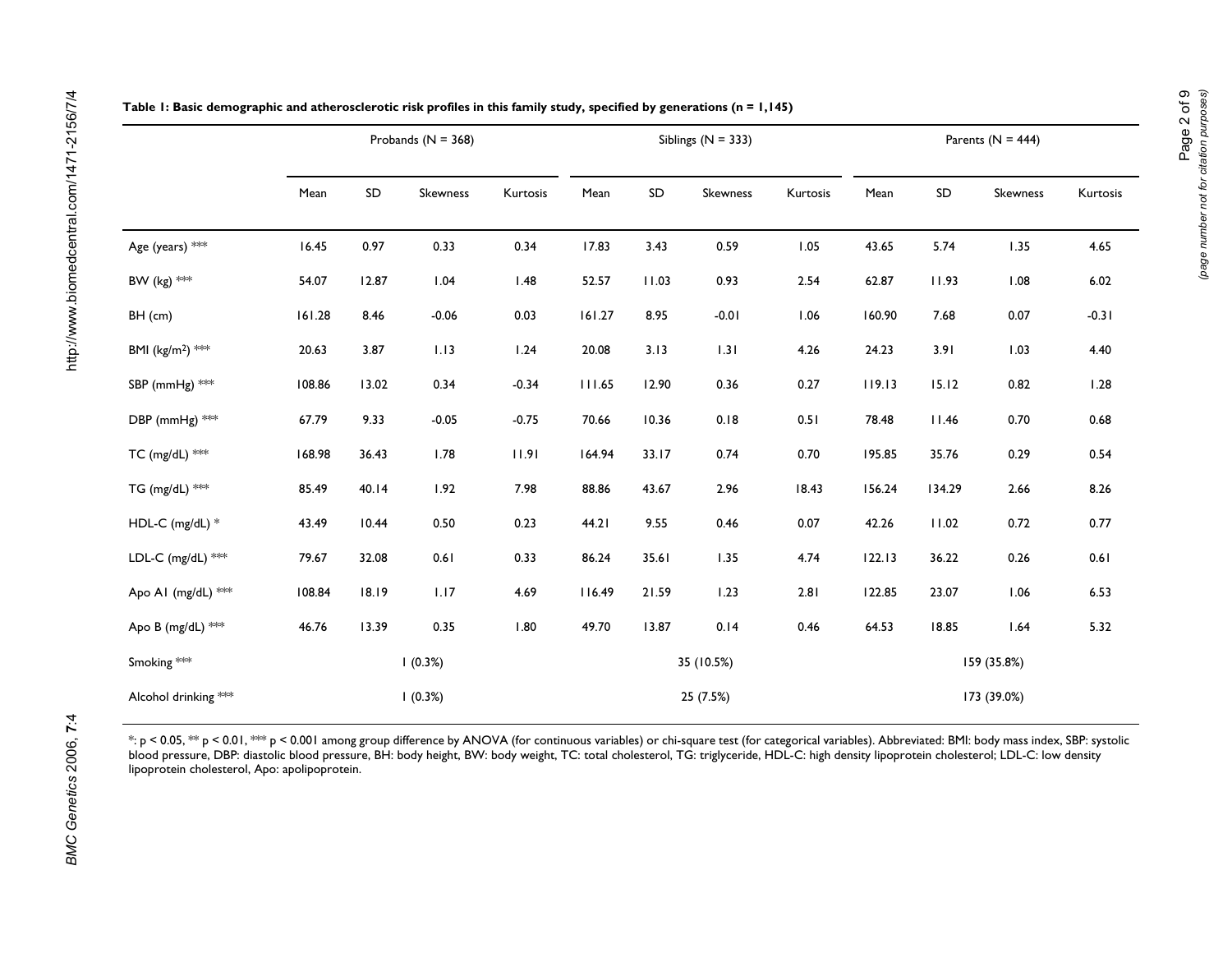|                             |  | Table 2: Familial correlation coefficients of residual Apo AI |  |
|-----------------------------|--|---------------------------------------------------------------|--|
| levels in this family study |  |                                                               |  |

|                    |              | Correlation in Apo AI    |                              |  |  |
|--------------------|--------------|--------------------------|------------------------------|--|--|
|                    | No. of pairs | Equal weight<br>to pairs | Equal weight to<br>pedigrees |  |  |
| Mother-Father      | 156          | 0.218                    | 0.218                        |  |  |
| Parental-Offspring | 893          | 0.122                    | 0.103                        |  |  |
| Sibling            | 450          | 0.119                    | 0.128                        |  |  |
| Mother-Daughter    | 240          | 0.181                    | 0.188                        |  |  |
| Mother-Son         | 216          | 0.107                    | 0.091                        |  |  |
| Father-Daughter    | 233          | 0.087                    | 0.046                        |  |  |
| Father-Son         | 204          | 0.109                    | 0.105                        |  |  |
| Sister-Sister      | 136          | 0.231                    | 0.158                        |  |  |
| Sister-Brother     | 221          | 0.079                    | 0.111                        |  |  |
| Brother-Brother    | 93           | $-0.002$                 | 0.037                        |  |  |

mode of inheritance for Apo A1 concentrations, however, remains to be clarified.

The mode of inheritance as revealed by complex segregation analysis (CSA) can provide evidence whether there is a major gene effect for Apo A1 concentrations, which is important for subsequent gene localization [11]. Even if some major susceptibility genes are already identified, CSA can help shed light on whether other genes exist [12]. So far studies of CSA on Apo A1 concentrations have been conducted mainly in different samples such as from hospital-based patients or community-based adults, with conflicting findings reported [7,8,13-18]. First, earlier CSA in families of probands who either had coronary heart diseases or underwent cardiac catheterization tended to support the existence of major gene effect for Apo A1 concentrations [15,16]. However, a recent study with a large sample in relatives of probands who underwent cardiac angiography failed to find evidence for the major gene effect [8]. Second, two studies in families of adult probands identified from the community found evidence for major gene effect for Apo A1 concentrations [7,17]. But in the HERITAGE Family study, Both Apo A1 at baseline (sedentary state) and its response the training, the major gene was not inferred due to the ambiguous transmission of the major effect from parents to offspring after they followed a supervised exercise training program for 20 weeks [18].

Two reasons for these inconsistent results are possible. First, since coronary heart diseases have a variety of etiologies and indications for angiography examinations vary, ascertaining probands under these clinical conditions would likely lead to etiological heterogeneity in terms of ApoA1 concentrations. Second, gene-environmental interaction may have an important role in the variation of Apo A1 levels and be more prevalent in the adulthood. One way to overcome these limitations is to conduct CSA in families of younger subjects who do not have clinical symptoms and are systematically ascertained. In this study we employed this approach to recruit adolescent probands and their first-degree relatives from a Taiwanese rural community. The study aimed to assess the possible mechanisms of genetic contribution to Apo A1 concentra-

**Table 3: Parameter estimates from segregation analysis of residual Apo A1 levels under Class D regressive models, conditional on proband phenotypes**

| Model       | Sporadic                                                                                                                                                                                                                                                                                                                                                                                                                                                                                                                                                                                                                                                                                                                                   | Familial correlations                                                                                                                                                                                                                                                                                                                                                                                                                                                                                                                                                                                                                                                                                                                                                                                                                                                                                                          | Environmental | Mendelian                                                                                                                                                                                                                                                                                                                                                                                                                                                                                                                                                                                                             | General |
|-------------|--------------------------------------------------------------------------------------------------------------------------------------------------------------------------------------------------------------------------------------------------------------------------------------------------------------------------------------------------------------------------------------------------------------------------------------------------------------------------------------------------------------------------------------------------------------------------------------------------------------------------------------------------------------------------------------------------------------------------------------------|--------------------------------------------------------------------------------------------------------------------------------------------------------------------------------------------------------------------------------------------------------------------------------------------------------------------------------------------------------------------------------------------------------------------------------------------------------------------------------------------------------------------------------------------------------------------------------------------------------------------------------------------------------------------------------------------------------------------------------------------------------------------------------------------------------------------------------------------------------------------------------------------------------------------------------|---------------|-----------------------------------------------------------------------------------------------------------------------------------------------------------------------------------------------------------------------------------------------------------------------------------------------------------------------------------------------------------------------------------------------------------------------------------------------------------------------------------------------------------------------------------------------------------------------------------------------------------------------|---------|
| qA          |                                                                                                                                                                                                                                                                                                                                                                                                                                                                                                                                                                                                                                                                                                                                            | $[1] % \centering \includegraphics[width=0.9\textwidth]{images/TrDiM-Architecture.png} % \caption{The first two different values of $d$-error of the network and the network are shown in the left (upper) and the network are shown in the right (lower) and the network are shown in the right (lower) and the network are shown in the right (lower) and the network are shown in the right (lower) and the network are shown in the right (lower) and the network are shown in the right (lower) and the network are shown in the right (lower) and the network are shown in the right (lower) and the network are shown in the right (lower) and the network are shown in the right (lower) and the network are shown in the right (lower) and the network are shown in the right (lower) and the network are shown in the right (lower) and the network are shown in the right (lower) and the network are shown in the$ | 0.974         | 0.854                                                                                                                                                                                                                                                                                                                                                                                                                                                                                                                                                                                                                 | 0.976   |
| τAA         |                                                                                                                                                                                                                                                                                                                                                                                                                                                                                                                                                                                                                                                                                                                                            |                                                                                                                                                                                                                                                                                                                                                                                                                                                                                                                                                                                                                                                                                                                                                                                                                                                                                                                                | $=qA$         | $[!]% \centering \subfloat[\centering]{{\includegraphics[width=0.22\textwidth]{figs-pr2.png}}}% \qquad \subfloat[\centering]{{\includegraphics[width=0.22\textwidth]{figs-pr2.png}}}% \caption{The 3D (top) and the 4D (bottom) of the 3D (bottom) and the 5D (bottom) of the 3D (bottom) of the 3D (bottom) of the 3D (bottom) of the 3D (bottom) of the 3D (bottom) of the 3D (bottom) of the 3D (bottom) of the 3D (bottom) of the 3D (bottom) of the 3D (bottom) of the 3D (bottom) of the 3D (bottom) of the 3D (bottom) of the 3D (bottom) of the 3D$                                                           | 0.971   |
| τAB         | $\blacksquare$                                                                                                                                                                                                                                                                                                                                                                                                                                                                                                                                                                                                                                                                                                                             |                                                                                                                                                                                                                                                                                                                                                                                                                                                                                                                                                                                                                                                                                                                                                                                                                                                                                                                                | $=$ qA        | [0.5]                                                                                                                                                                                                                                                                                                                                                                                                                                                                                                                                                                                                                 | 0.989   |
| $\tau$ BB   |                                                                                                                                                                                                                                                                                                                                                                                                                                                                                                                                                                                                                                                                                                                                            |                                                                                                                                                                                                                                                                                                                                                                                                                                                                                                                                                                                                                                                                                                                                                                                                                                                                                                                                | $=$ qA        | $[0] % \begin{center} % \includegraphics[width=\linewidth]{imagesSupplemental_3.png} % \end{center} % \caption { % Our method can be used for the proposed method. % Note that the \emph{Stab} and the \emph{Stab} can be used for the \emph{Stab} and the \emph{Stab} can be used for the \emph{Stab} and the \emph{Stab} can be used for the \emph{Stab} and the \emph{Stab} can be used for the \emph{Stab} and the \emph{Stab} can be used for the \emph{Stab} and the \emph{Stab} can be used for the \emph{Stab} and the \emph{Stab} can be used for the \emph{Stab} and the \emph{Stab} can be used for the \$ | 1.000   |
| AA          | 118.0                                                                                                                                                                                                                                                                                                                                                                                                                                                                                                                                                                                                                                                                                                                                      | 118.4                                                                                                                                                                                                                                                                                                                                                                                                                                                                                                                                                                                                                                                                                                                                                                                                                                                                                                                          | 115.8         | 118.2                                                                                                                                                                                                                                                                                                                                                                                                                                                                                                                                                                                                                 | 115.9   |
| AB          | $= AA$                                                                                                                                                                                                                                                                                                                                                                                                                                                                                                                                                                                                                                                                                                                                     | $= AA$                                                                                                                                                                                                                                                                                                                                                                                                                                                                                                                                                                                                                                                                                                                                                                                                                                                                                                                         | 167.2         | 114.2                                                                                                                                                                                                                                                                                                                                                                                                                                                                                                                                                                                                                 | 167.3   |
| BB          | $= AA$                                                                                                                                                                                                                                                                                                                                                                                                                                                                                                                                                                                                                                                                                                                                     | $= AA$                                                                                                                                                                                                                                                                                                                                                                                                                                                                                                                                                                                                                                                                                                                                                                                                                                                                                                                         | 287.7         | 195.9                                                                                                                                                                                                                                                                                                                                                                                                                                                                                                                                                                                                                 | 287.8   |
| $\sigma^2$  | 492.9                                                                                                                                                                                                                                                                                                                                                                                                                                                                                                                                                                                                                                                                                                                                      | 493.2                                                                                                                                                                                                                                                                                                                                                                                                                                                                                                                                                                                                                                                                                                                                                                                                                                                                                                                          | 331.9         | 390.3                                                                                                                                                                                                                                                                                                                                                                                                                                                                                                                                                                                                                 | 333.3   |
| ρMF         | $[0] % \begin{center} % \includegraphics[width=\linewidth]{imagesSupplemental_3.png} % \end{center} % \caption { % Our method can be used for the proposed method. % Note that the \emph{Stab} and the \emph{Stab} can be used for the \emph{Stab} and the \emph{Stab} can be used for the \emph{Stab} and the \emph{Stab} can be used for the \emph{Stab} and the \emph{Stab} can be used for the \emph{Stab} and the \emph{Stab} can be used for the \emph{Stab} and the \emph{Stab} can be used for the \emph{Stab} and the \emph{Stab} can be used for the \emph{Stab} and the \emph{Stab} can be used for the \$                                                                                                                      | 0.240                                                                                                                                                                                                                                                                                                                                                                                                                                                                                                                                                                                                                                                                                                                                                                                                                                                                                                                          | 0.302         | 0.267                                                                                                                                                                                                                                                                                                                                                                                                                                                                                                                                                                                                                 | 0.301   |
| ρMO         | $[0] % \begin{center} % \includegraphics[width=\linewidth]{imagesSupplemental_3.png} % \end{center} % \caption { % Our method can be used for the proposed method. % Note that the \emph{Stab} and the \emph{Stab} can be used for the \emph{Stab} and the \emph{Stab} can be used for the \emph{Stab} and the \emph{Stab} can be used for the \emph{Stab} and the \emph{Stab} can be used for the \emph{Stab} and the \emph{Stab} can be used for the \emph{Stab} and the \emph{Stab} can be used for the \emph{Stab} and the \emph{Stab} can be used for the \emph{Stab} and the \emph{Stab} can be used for the \$                                                                                                                      | 0.129                                                                                                                                                                                                                                                                                                                                                                                                                                                                                                                                                                                                                                                                                                                                                                                                                                                                                                                          | 0.263         | 0.204                                                                                                                                                                                                                                                                                                                                                                                                                                                                                                                                                                                                                 | 0.266   |
| $\rho$ FO   | $[0] % \begin{center} % \includegraphics[width=\linewidth]{imagesSupplemental_3.png} % \end{center} % \caption { % Our method can be used for the proposed method. % Note that the \emph{exponent} is used to be used in the image. % Note that the \emph{exponent} is used in the image. % Note that the \emph{exponent} is used to be used in the image. % Note that the \emph{exponent} is used in the image. % Note that the \emph{exponent} is used in the image. % Note that the \emph{exponent} is used in the image. % Note that the \emph{exportector} is used in the image. % Note that the \emph{exportector} is used in the image. % Note that the \emph{exportector} is used in the image. % Note that the \emph{exportector$ | 0.081                                                                                                                                                                                                                                                                                                                                                                                                                                                                                                                                                                                                                                                                                                                                                                                                                                                                                                                          | 0.148         | 0.149                                                                                                                                                                                                                                                                                                                                                                                                                                                                                                                                                                                                                 | 0.148   |
| ρSS         | $[0] % \begin{center} % \includegraphics[width=\linewidth]{imagesSupplemental_3.png} % \end{center} % \caption { % Our method can be used for the proposed method. % Note that the \emph{exponent} is used to be used in the image. % Note that the \emph{exponent} is used in the image. % Note that the \emph{exponent} is used to be used in the image. % Note that the \emph{exponent} is used in the image. % Note that the \emph{exponent} is used in the image. % Note that the \emph{exponent} is used in the image. % Note that the \emph{exportector} is used in the image. % Note that the \emph{exportector} is used in the image. % Note that the \emph{exportector} is used in the image. % Note that the \emph{exportector$ | 0.000                                                                                                                                                                                                                                                                                                                                                                                                                                                                                                                                                                                                                                                                                                                                                                                                                                                                                                                          | 0.114         | 0.088                                                                                                                                                                                                                                                                                                                                                                                                                                                                                                                                                                                                                 | 0.115   |
| Parameter # | $\overline{2}$                                                                                                                                                                                                                                                                                                                                                                                                                                                                                                                                                                                                                                                                                                                             | 6                                                                                                                                                                                                                                                                                                                                                                                                                                                                                                                                                                                                                                                                                                                                                                                                                                                                                                                              | 9             | 9                                                                                                                                                                                                                                                                                                                                                                                                                                                                                                                                                                                                                     | 12      |
| $-2\ln(L)$  | 6453.22                                                                                                                                                                                                                                                                                                                                                                                                                                                                                                                                                                                                                                                                                                                                    | 6435.17                                                                                                                                                                                                                                                                                                                                                                                                                                                                                                                                                                                                                                                                                                                                                                                                                                                                                                                        | 6327.62       | 6361.51                                                                                                                                                                                                                                                                                                                                                                                                                                                                                                                                                                                                               | 6327.32 |
| <b>AIC</b>  | 6457.22                                                                                                                                                                                                                                                                                                                                                                                                                                                                                                                                                                                                                                                                                                                                    | 6447.17                                                                                                                                                                                                                                                                                                                                                                                                                                                                                                                                                                                                                                                                                                                                                                                                                                                                                                                        | 6345.62       | 6370.51                                                                                                                                                                                                                                                                                                                                                                                                                                                                                                                                                                                                               | 6351.32 |
| $\chi^2$    | 125.9                                                                                                                                                                                                                                                                                                                                                                                                                                                                                                                                                                                                                                                                                                                                      | 107.85                                                                                                                                                                                                                                                                                                                                                                                                                                                                                                                                                                                                                                                                                                                                                                                                                                                                                                                         | 0.30          | 34.19                                                                                                                                                                                                                                                                                                                                                                                                                                                                                                                                                                                                                 | ۰       |
| P           | 0.000                                                                                                                                                                                                                                                                                                                                                                                                                                                                                                                                                                                                                                                                                                                                      | 0.000                                                                                                                                                                                                                                                                                                                                                                                                                                                                                                                                                                                                                                                                                                                                                                                                                                                                                                                          | 0.960         | 0.000                                                                                                                                                                                                                                                                                                                                                                                                                                                                                                                                                                                                                 | ۰       |

Abbreviation: #, number of parameters; SEM, standard error of mean; qA, gene frequency; τAA, τAB, τBB, transmission probability; µAA, µAB, µBB, genotype means; σ2, variance; ρMF, ρMO, ρFO, ρSS, correlation coefficients among spouse, mother-offspring, father-offspring and sibling pairs; #, number of parameters; ln(L), logarithm of likelihood; AIC, Akaike information criteria; *P*, significance level compared with the unrestricted general model.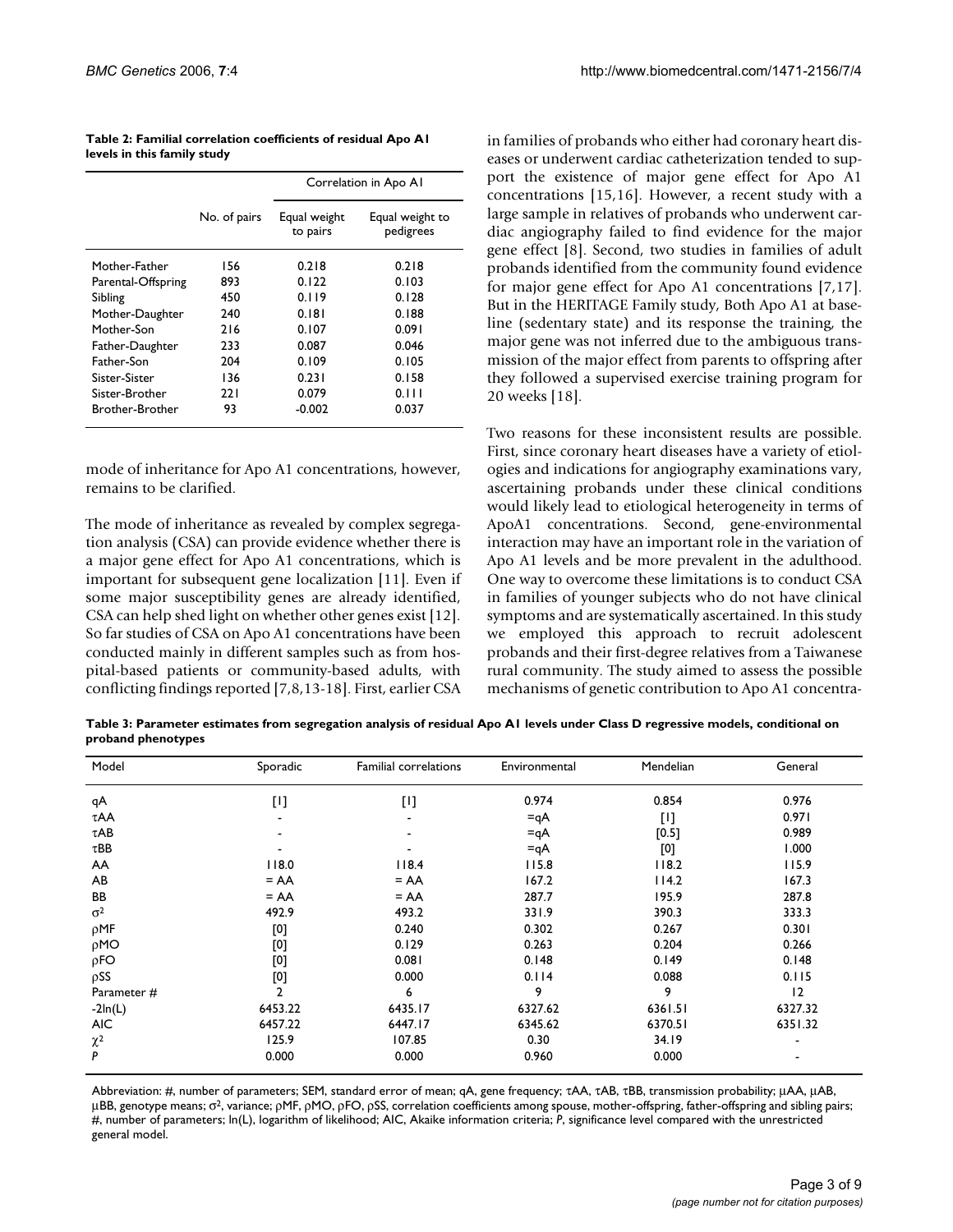

#### Figure 1.

Sensitivity analysis of -2lnL by initial gene frequency values from 0.01 to 0.99, in steps of 0.01, under the Mendelian model of residual Apo A1 levels in this family study.

tions through a series of family-genetic analyses, including familial correlation, commingling analysis, and CSA.

### **Results**

There were 368 probands, 333 siblings and 444 parents in this study. Their distributions on demographic and atherosclerotic risk variables were presented in Table 1. All subjects had average body fatness (mean BMI values of 20 in the probands and siblings, and 24 in the parents). The parents had higher blood pressure, lipid profiles, and smoking and drinking rates than the probands and siblings. In addition, the parents had larger standard deviations in BMI, blood pressure and lipid profiles, especially in triglyceride, than their offspring. The values of skewness and kurtosis showed that Apo A1, Apo B, and triglyceride values were not normally distributed.

Proportion of Apo A1 variation in this sample explained by gender, age, age<sup>2</sup>, BMI, smoking and drinking habits was only 7.3%. The correlation between residual Apo A1 concentrations among family members after adjustment for nonlipid covariates is displayed in Table 2. The mother-father correlation coefficient was relatively high as compared with other familial correlations, indicating a strong environment effect and a weak genetic effect on Apo A1 levels. It is possible that there is a sex-specific influence in the variation of Apo A1 levels in the study subjects. The mother-daughter (0.18) and sister-sister (0.23) correlations were higher than father-son (0.11), brother-brother (0.00) or cross-sex correlations for the variation in Apo A1 levels.

Commingling analysis showed that a 4-component rather than a single, two or three-component distribution was the best-fit model for Apo A1 variance. The component means, variances, and proportions for the 4-component distribution model were (-0.741, 0.036, 1.142, 2.124), (0.167, 0.593, 4.813, 0.066), and (18.6%, 73.8%, 5.2%, 2.4%), respectively. The  $\chi^2$  for comparing the 4-component with 3-component distribution was  $14.21$  (df = 3, p = 0.003), while that for comparing the 4-component with 5-component distribution was 4.31 (df = 3,  $p = 0.230$ ). The finding of multiple distributions is compatible with a major gene hypothesis; however, commingling may also arise through other causes. Thus, segregation analysis was used to determine whether these major effects segregated in families according to Mendelian expectations.

The results of complex segregation analysis of Apo A1 are presented in Table 3. The sporadic model, familial correlations model, and Mendelian model were rejected due to a *P* value for each model's  $\chi^2$  of less than 0.001. The environmental model is the best-fit one. Under this model, factor A is pervasively present in the population (frequency = 0.97) and the mother-father correlation coefficient was 0.30. The mother-offspring correlation was higher than the father-offspring correlation (0.26 vs. 0.15). If the four familial correlations in the general model were reduced to two ( $\rho$ MF = 0.28  $\rho$ MO =  $\rho$ FO =  $\rho$ SS  $= 0.18$ ), the fit was not significantly worse  $(-2\ln L)$ 6332.82,  $\chi^2$  = 5.50, df = 2, P = 0.064). The estimated heritability was 23.9%.

To rule out the possibility that our rejection of the major gene effect was due to numerical failure, sensitivity analysis of likelihood values was conducted for the Mendelian model. The results are plotted in Figure 1. Only three initial values can reach the global maximum, and the likelihood curves were irregular. The model with parameters estimated under this global maximum could still be rejected as it was compared with the general model.

Genetic heterogeneity was tested by plotting -2ln(LE/LM), in which LE refers to the likelihood of the environmental model and LM to that of the Mendelian model (Figure 2). One outlier (i.e., a value of 25.52 for -2ln(LE/LM)) was found favoring the Mendelian model. A repeated segregation analysis after excluding this outlier demonstrated that the environmental model was still the best-fit model.

#### **Discussion**

This study clearly demonstrated that there were significant familial aggregation and commingling components in Apo A1 concentrations among families of adolescents. However, we found that the environmental model that allows for familial correlation rather than the Mendelian model explained the familial aggregation of Apo A1 best.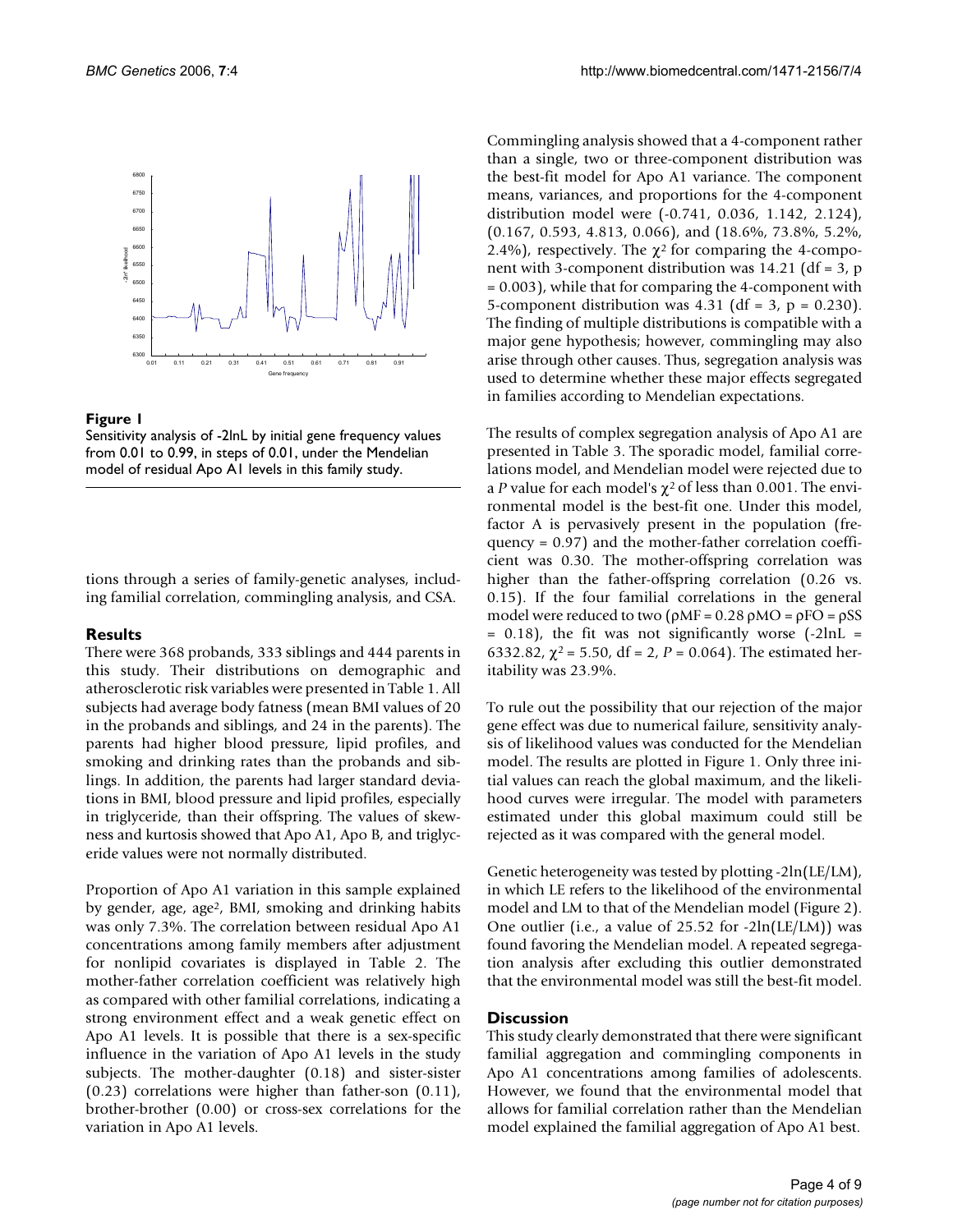

#### Figure 2

Distribution of families favoring the environmental or Mendelian model in segregation analysis of residual Apo A in this family study, presented by the -2ln(LE/LM) ratio, LE: likelihood of environmental model, LM: likelihood of Mendelian model.

Two main features of this study are worth noting. First, there is considerable homogeneity in this study population. Most of the subjects live in the same community, hence their social and living environments tended to be more similar than those in different communities. Second, the results are particularly relevant for a population at low risk for atherosclerosis, since the probands were randomly selected from adolescents in the community.

Our results were consistent with those of previous familial correlation and commingling studies [19], which demonstrated that more than one component is needed to explain the distribution of lipids. Previous estimates for the heritability of Apo A1 were 0.2 to 0.3 [20,21]. The high mother-father correlation found in this study indicated that there might be assortative mating and/or common household factors affecting Apo A1 concentrations. We found there were 6.04% parents who knew their hyperlipidemia disease, and less than 1% had history of coronary heart disease. There were only 1.65% parents taking regular hypolipidemic drugs. We think the effects of lipid-lowering drugs were minimal for parent's lipid profiles. We found that the correlation between mother and offspring over Apo A1 was greater than the correlation between father and offspring. Similar results were reported in HDL cholesterol concentrations [22]. Similarity in patterns of lifestyle and physical activity among family members may explain the effects of assortative mating and common household effects [23].

The mode of inheritance of Apo A1 concentrations in this study was best explained by a model of mixed environmental effect and familial correlation. No major gene effect was found. This is similar to the finding of a recent study [18] but contrary to the findings from two studies in families of adult probands identified from the community [7,17]. Several reasons may account for the lack of major gene effect in this study. First, it may reflect the complexity of Apo A1 metabolism. Although Apo A1 is the direct product of a single gene, it is distributed across the full range of HDL particles and other lipoproteins as well. Therefore, Apo A1 concentrations are likely to be influenced by many genetic as well as environmental factors. Hence, this renders the detection of any singular effect of a major gene difficult. Intriguingly, CSA of HDL cholesterol, one phenotype strongly related to Apo A1, also revealed that the environmental model was the best-fit model [24]. Second, there might still be residual confounding on Apo A1 levels from covariates that were not controlled for in this study, such as physical activity and hormone replacement. Third, there were no extreme Apo A1 levels found in this population. Thus, for variation of Apo A1 within the normal range, there might be no major gene effect of considerable magnitude. Finally, the different study population characteristics were one possible reason for incongruent results on the mode of inheritance studies of HDL cholesterol and Apo A1 levels, and this study was presented as subjects with normal range of Apo A1 levels. Also, it is important to consider the inverse relationship between triglyceride and HDL and Apo A1 levels. The rationale for not including triglyceride or HDL in the model was as follows. The genomic profiles controlling Apo A1 and triglyceride or HDL might be overlapped. Adjusting triglyceride or HDL will eliminate the genetic proportions of controlling HDL and triglyceride, and a part of Apo A1 levels. It was contradictory to our primary hypothesis to explore the genetic components of Apo A1 levels. Therefore, the genetic results may be confounded by triglyceride or HDL components, and did not separate the background of specific traits.

Another possible reason for our failure to detect a major gene effect for Apo A1 is the young age of our subjects. Age plays an important role for genetic control on phenotype expression, and environmental factors add complication in lipid traits. A recent study on the effect of quantitative trait loci for lipid phenotypes in the rat indicated that genetic components become important factors to the control of phenotype expression as age increases [25]. Among human, Apo A1 was also reported to have intergenerational differences in heritability [26]. However, lack of a major gene in the study families does not exclude the possibility that there are major genes that will influence Apo A1 levels in late adulthood. For example, there have been reports suggesting pleiotropy affecting lipid-related traits and obesity. Substantial evidence for quantitative trait loci with pleiotropic effects influencing BMI and HDL were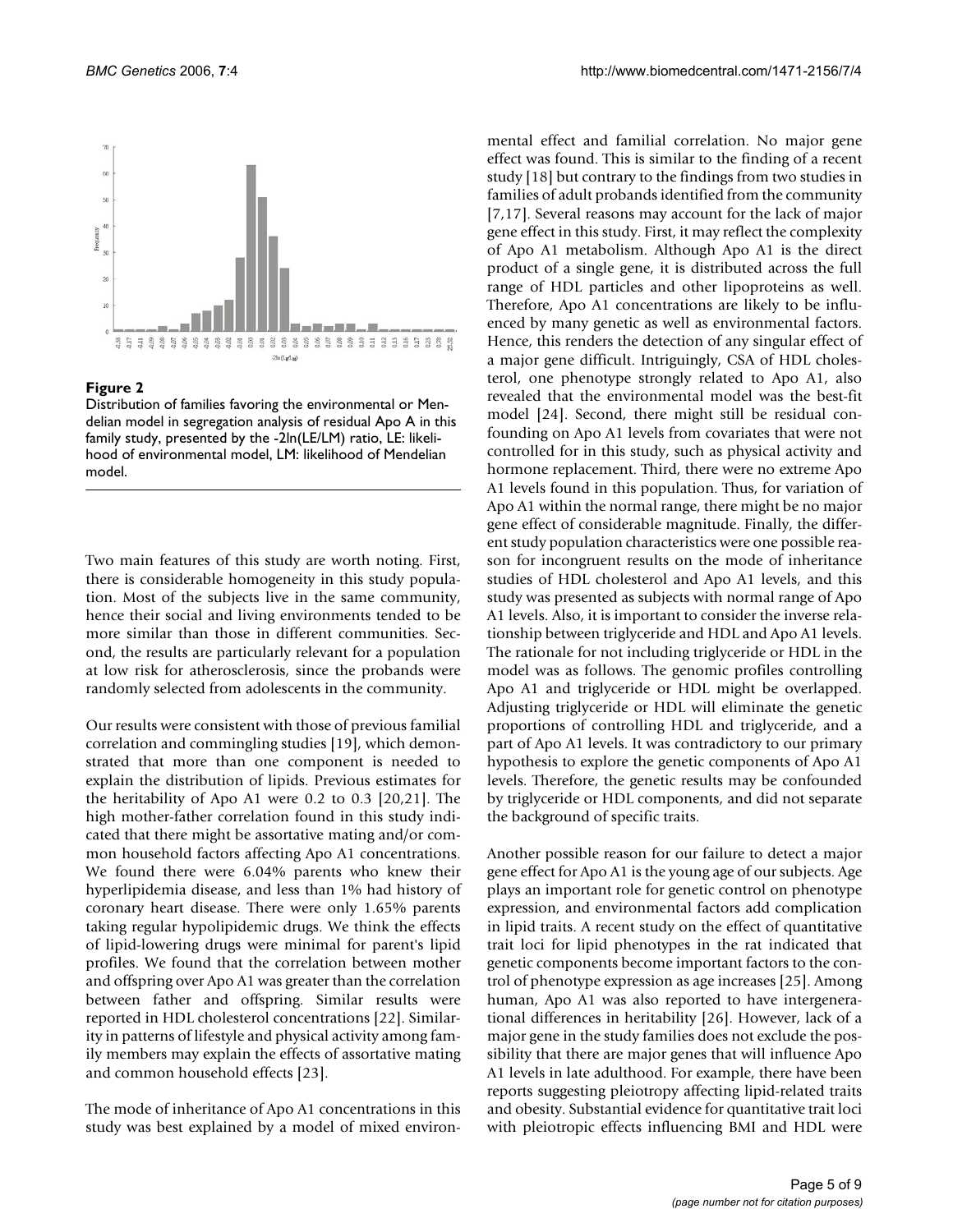found in the Framingham Heart Study [40]. We conducted analyses with BMI as a covariate. If pleiotropy exists affecting body weight and lipid-related traits, adjusting for BMI would likely hide the genetic effect on ApoA1. This could explain why our study did not identify a major gene contribution. Finally, we have collected several items about food intakes among the family members, such as vegetarian, meats, and rice amounts. The high spouse correlation coefficient was not associated with above variables. It is the limitation of our study to explain the possible common household effects on Apo A1 levels.

Segregation analysis is typically very sensitive to ascertainment, and false assumptions on ascertainment could invalidate the estimates obtained through segregation analysis (11). Highly selected samples obtained through a phenotype-based ascertainment scheme may lead to biased estimates. Therefore, the ascertainment scheme is very important on segregation analysis. Although we did not ascertain probands on ApoA1 trait, the likelihoods corrected for ascertainment on probands' ApoA1 levels provided efficient estimation. The results of likelihood without correction of proband ascertainment were similar to corrected likelihood results.

Complex segregation analysis was used to ask whether an inheritable trait is controlled by a single major gene plus residual polygenes, if so, gene mapping tasks would be warranted. If not, gene mapping studies would be lack of power because traditional statistical programs and sparse genetic markers would not provide sufficient tools to tackle a trait without major gene effects. However, this situation has changed in the past few years. Now we know a complex trait is less likely to be influenced by a single major gene. Advanced statistical programs, dense genetic markers plus other new technologies has allowed us to investigate a complex trait where genes with small to moderate effects. In the post-genomics era, segregation analysis is considered as an intermediate tool to help investigators to plan further sophisticated genomic studies. Although the method did not give information of exact DNA locus to find the genes, it can provide heritability estimates and parameters for further parametric linkage analysis. So segregation analysis should be useful and not obsolete. Further genotype-based methods such as linkage and association will be planned for elucidating genetic effects and locations.

The large proportion of un-response parents was the limitation of the study. Only 60% parents attended the study. The causes of low response rates were as follows. First, the parents were in the productive age (mean 44 years old) and they felt they were relatively healthy and were not interested in the health checkup. Second, the medical history rates of atherosclerotic disease among participant

parents were very low. We found there were 6% participant parents who knew their hyperlipidemia disease, and less than 1% had history of coronary heart disease. Although we cannot collect the data on un-response parents, we have checked the questionnaires of lifestyle patterns from the probands, and found the distributions of socioeconomic status and lifestyle patterns were similar between response and non-response parents. It might imply the response parents can be the representatives of all parents.

# **Conclusion**

Variations of Apo A1 levels in the normal range, especially during adolescence, are likely to be influenced by multiple factors without significant contribution from major genes.

# **Methods**

# *Subjects*

This family study was part of the Chin-San Community Cardiovascular Study, a prospective cohort study began in 1990 [27,28]. The family study arm started in 1997 and was designed to recruit adolescent probands from students in the only junior high school in the community. At first, a total of 1063 students (response rate 94.6%) agreed to participate in a general health check-up after informed consent was obtained. They underwent examinations for anthropometric measures, blood pressure, and lipid profiles, including total cholesterol, triglyceride, low density lipoprotein (LDL) cholesterol, body mass index, systolic pressure, diastolic pressure, and high density lipoprotein (HDL) cholesterol. The high-risk young probands were defined as the highest scores of above seven measures, which were 90<sup>th</sup> percentile values among all subjects (HDL as below  $10<sup>th</sup>$  percentile, n = 171). The control young probands were ascertained by random sampling of other young students ( $n = 197$ ). Because the original stratification was not based exclusively on the Apo A1 and the results of CSA for the families of the two strata were similar, only the results of all families together with correction for ascertainment on proband's Apo A1 were reported in this study. After obtaining informed consent from probands' family members, the same measures were performed for each family member. Only first-degree relatives were included for this genetic study, with a total of 1,145 subjects.

# *Measurement of lipid profiles*

The measurement of various lipid profiles have been described in detail elsewhere [29]. Briefly, a blood sample of 20 ml was drawn from each participant after a 12-hour overnight fast. Enzymatic methods were used to determine serum cholesterol and triglyceride (Merck 14354 and 14366 Germany, respectively). The HDL-C level was measured in the supernatant after precipating with mag-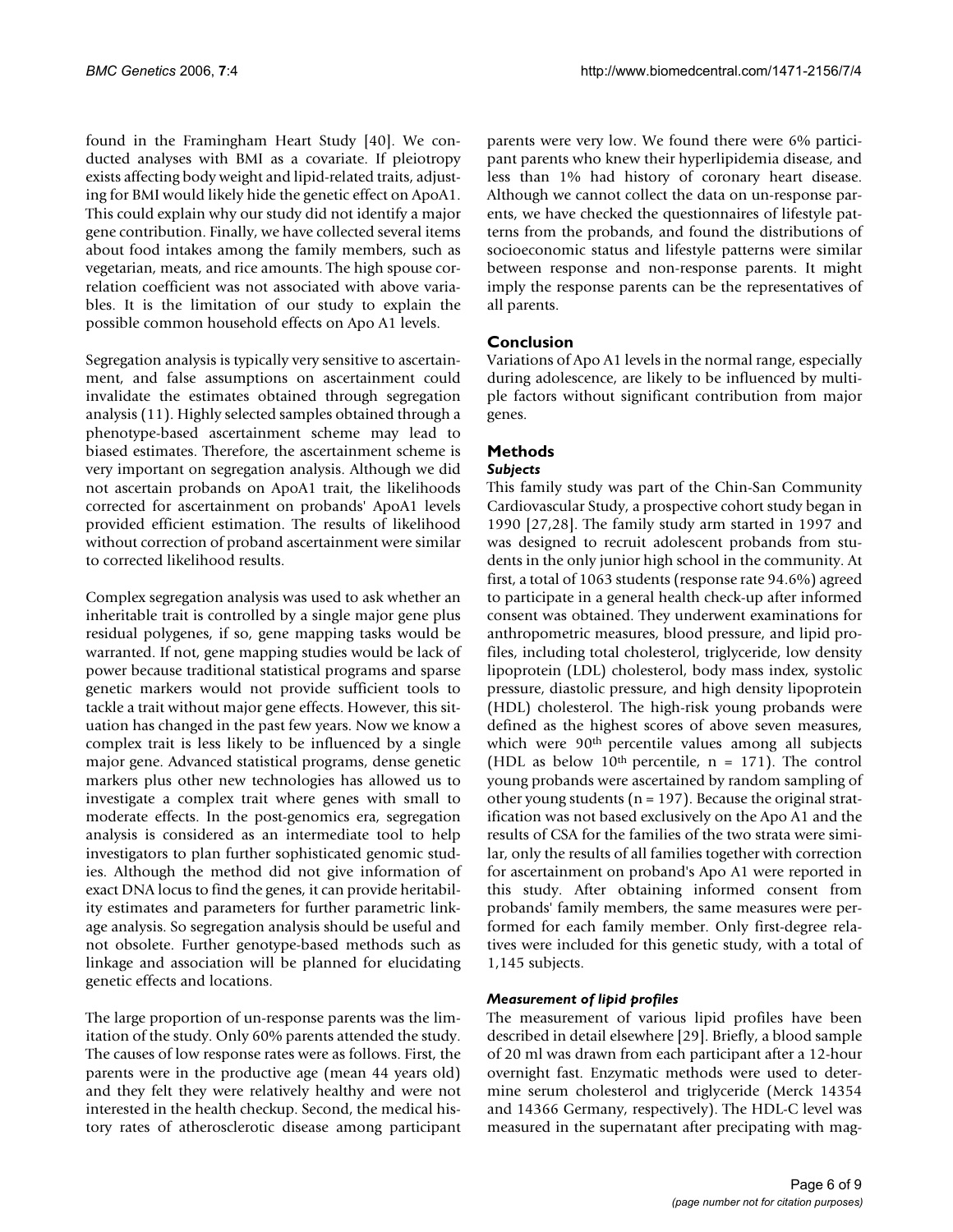nesium chloride phosphotungstate reagents (Merck 14993, Germany). The LDL-C content was measured as "total cholesterol minus cholesterol in the supernatant" by the precipitation method [30]. (Merck 14992, Germany). If the triglyceride concentration was more than 400 mg/dL, cholesterol was measured from an infranate density more than 1.006 from ultracentrifugation [31]. Apo A1 and B concentrations were measured by turbidimetric immunoassay using commercial kits (Sigma, USA). The standard samples for apolipoprotein assay were from the Center for Disease Control, USA. The coefficient of variation of Apo A1 measured in our laboratory was less than 3%. If extreme values were found, repeated measures were done for confirmation. All measures were performed in July and August, and hence seasonal variation could be minimized.

## *Statistical analyses*

We adjusted a person's Apo A1 concentrations for known determinants by regressing for age, gender, body mass index (BMI), smoking and alcohol drinking status. Both age and BMI were centered by subtracting the sample mean, 34.0 for age and 22.3 for BMI, from the corresponding variables. Residual values plus the sample mean of Apo A1 (116.8 mg/dL) were then used for further analyses.

The correlations of Apo A1 concentrations between mother-father, parent-offspring, and siblings were estimated by using the FCOR program in SAGE [32]. Next, commingling analysis of Apo A1 levels was performed using the ADMIX program to test whether the data were best described by one, two, or more component distributions [33]. The parameters for each component's mean, variance, and proportion were estimated by the maximum likelihood method. Hypothesis testing for nested models was carried out with the likelihood ratio test.

## *Complex segregation analysis*

Segregation analysis of Apo A1 levels was conducted using regressive models as implemented in the REGC program in SAGE These models assume that variation of Apo A1 concentration among family members is the result of a major gene effect, with the residual variation reflecting both familial correlations and individual variation. The presence of a major gene is assessed by allowing two factors or alleles (A and B) at a single locus, resulting in three 'ousiotypes' (AA, AB, BB) in individuals (Cannings et al. 1977). The means of Apo A1 for each ousiotype is denoted AA, AB, BB, with one common variance of  $\sigma^2$ . The frequencies of allele A and B are denoted qA and (1 qA), respectively. The distribution of types in the population is assumed to be in Hardy-Weinberg equilibrium. Individuals of each type are assumed to transmit allele A to their offspring with transmission probabilities τAA,

τAB and τBB, respectively. Residual familial resemblance not explained by this major locus is modeled by familial correlations. The correlation between spouses, parent and offspring, mother and offspring, father and offspring, and between siblings, are denoted ρMF, ρPO, ρMO, ρFO, and ρSS, respectively. For this study, we adopted class D regressive models, in which residual sib-sib correlations are equal among all sibs of common parentage and can be due to any cause. If ρPO is held equal to ρSS, these models have been shown to be mathematically and numerically equivalent to the conventional mixed model of inheritance in nuclear families [34]. Under this circumstance, the heritability can be estimated by 2ρSS( $\sigma$ <sup>2</sup>/σ<sup>2</sup>T), where σ<sup>2</sup>T is the total variance, and  $\sigma^2$  is the variance conditional on the major ouisotype [34].

The analyses started with fitting a general model, in which all parameters were allowed to be estimated. Then we compared the general model with various submodels in which certain parameters were restricted to specific values. Under a Mendelian model, the transmission probabilities, i.e., τAA, τAB and τBB, were held equal to Mendelian expectations of 1, 0.5, and 0. A nontransmitted environmental effect model predicts that the probability that an individual has one ousiotype or another is independent of both the person's generation and the ousiotypes of his/her parents. For the environmental model in this study, each of the transmission probabilities is taken to be equal to the factor frequency, i.e.,  $\tau AA = \tau AB = \tau BB = qA$ . Both the Mendelian and environmental models can allow for residual familial correlations. A pure polygenic model assumes no major gene effect, so gene frequency and transmission probabilities are all fixed to one. The fit of hierarchical models is compared with the likelihood ratio test, calculated as -2 of the difference between the *ln* likelihood of the models being compared. The likelihood ratio value follows a chi-square distribution, with degrees of freedom equal to the difference between the models in the number of parameters estimated. Among nonhierarchical models, the most parsimonious model is that with the lowest values of Akaike's information criterion (AIC = -2 ln likelihood + 2 [number of estimated parameters]) [35].

We used the adjusted Apo A1 values without logarithm transformation for the segregation analysis because normalizing transformation of a biologically skewed trait would decrease power to detect a major gene effect when one exists [36]. Instead, we fit the environmental model. If such a model can be rejected, the major gene effect will not be due to skewness of the residual Apo A1 levels [37]. Ascertainment correction was conducted by conditioning on the phenotypes of probands.

A sensitivity test of the model fitting, specified by initial values of gene frequency, was performed to differentiate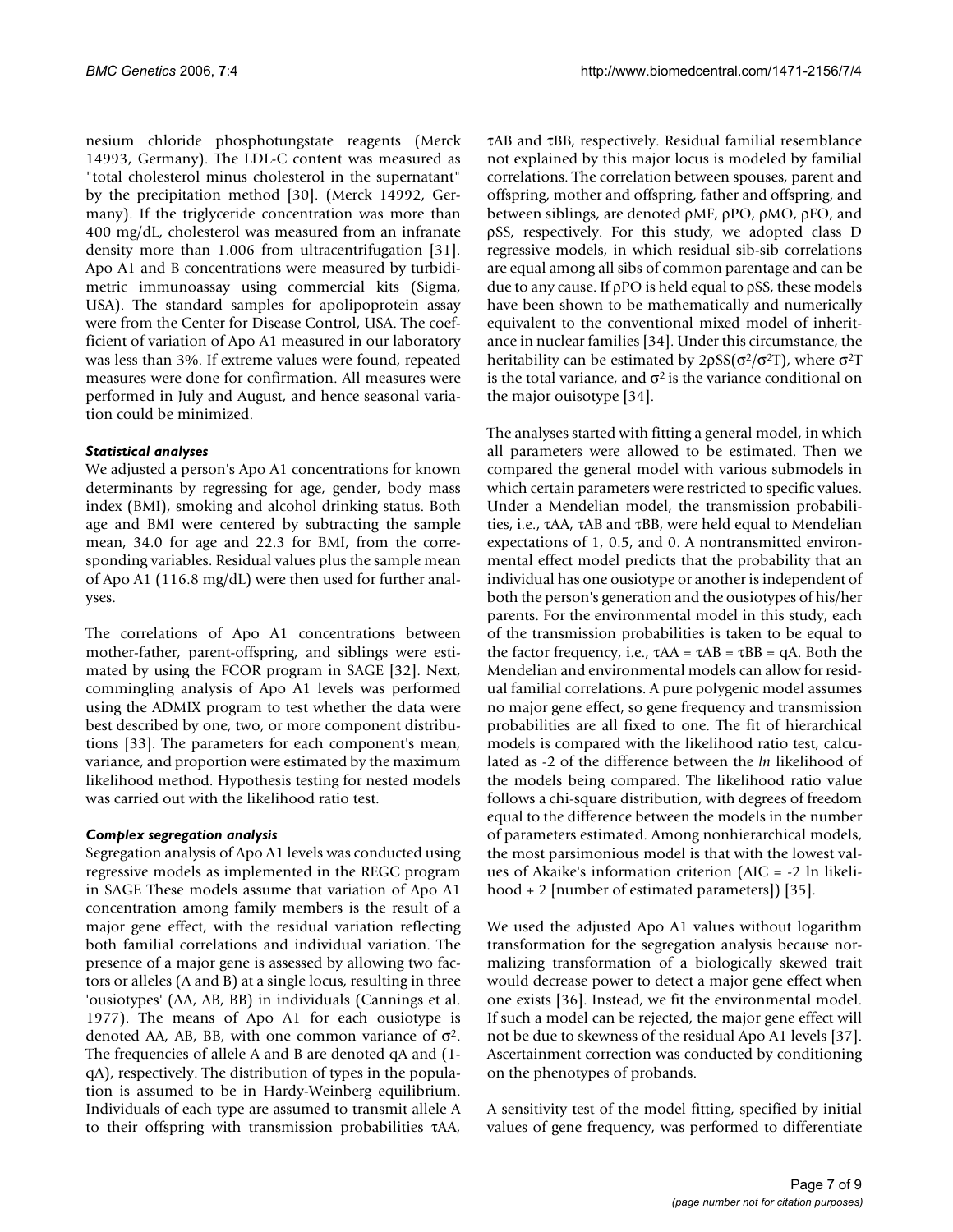local maxima from global maximum [38]. We calculated the -2lnL values by setting initial gene frequency to values ranging from 0.01 to 0.99, in steps of 0.01, and fixed initial means, variance, and familial correlations. We compared likelihood values of two models and calculated the ratio of log likelihood values to detect possible heterogeneity [7,39].

## **Authors' contributions**

KLC carried out the data collection, statistical analyses, participated in the study design and processing data. WCC & YTL participated in the design of the study and supervised the ideas developing in hypothesis generation. MFC & HCH performed the laboratory measurement in lipid levels and in charge of quality control. All authors read and approved the final manuscript.

### **Acknowledgements**

Owing to the kind participation of the people of Chin-Shan, Taiwan, this study is ongoing. The authors wish to thank the staff of the Department of Cardiology, National Taiwan University Hospital, Taiwan, for their contributions and cooperation. This study was partly supported by the National Science Council, Taiwan (NSC 92-2314-B-002-197).

#### **References**

- 1. Graffagnino C: **Molecular genetics of lipid metabolism.** In *Genetics of Cerebrovascular Disease* Edited by: Alberts MJ. New York: Futura Publishing; 1999:81-115.
- 2. Humphries SE, Peacock R, Gudnason V: **Genetic determinants of hyperlipidemia.** In *Lipoproteins in Health and Disease* Edited by: Betteridge DJ, Illingworth DR, Shepherd J. London: Oxford University Press; 1999:127-162.
- 3. Breslow JL: **[Human apolipoprotein molecular biology and](http://www.ncbi.nlm.nih.gov/entrez/query.fcgi?cmd=Retrieve&db=PubMed&dopt=Abstract&list_uids=3896129) [genetic variation.](http://www.ncbi.nlm.nih.gov/entrez/query.fcgi?cmd=Retrieve&db=PubMed&dopt=Abstract&list_uids=3896129)** *Annu Rev Biochem* 1985, **54:**699-727.
- 4. Franceschini G, Sirtori CR, Capurso A, Weisgraber KH, Mahley RW: **A-I Milano apoprotein. Decreased high density lipoprotein [cholesterol levels with significant lipoprotein modifications](http://www.ncbi.nlm.nih.gov/entrez/query.fcgi?cmd=Retrieve&db=PubMed&dopt=Abstract&list_uids=7430351) [and without clinical atherosclerosis in an Italian family.](http://www.ncbi.nlm.nih.gov/entrez/query.fcgi?cmd=Retrieve&db=PubMed&dopt=Abstract&list_uids=7430351)** *J Clin Invest* 1980, **66:**892-900.
- 5. Srinivasan SR, Berenson GS: **[Serum apolipoproteins A-I and B as](http://www.ncbi.nlm.nih.gov/entrez/query.fcgi?cmd=Retrieve&db=PubMed&dopt=Abstract&list_uids=7813072) [markers of coronary artery disease risk in early life: the](http://www.ncbi.nlm.nih.gov/entrez/query.fcgi?cmd=Retrieve&db=PubMed&dopt=Abstract&list_uids=7813072) [Bogalusa Heart Study.](http://www.ncbi.nlm.nih.gov/entrez/query.fcgi?cmd=Retrieve&db=PubMed&dopt=Abstract&list_uids=7813072)** *Clin Chem* 1995, **41:**159-164.
- 6. Brunner EJ, Marmot MG, White IR, O'Brien JR, Etherington MD, Slavin BM, Kearney EM, Smith GD: **[Gender and employment](http://www.ncbi.nlm.nih.gov/entrez/query.fcgi?cmd=Retrieve&db=PubMed&dopt=Abstract&list_uids=8251006) [grade differences in blood cholesterol, apolipoproteins and](http://www.ncbi.nlm.nih.gov/entrez/query.fcgi?cmd=Retrieve&db=PubMed&dopt=Abstract&list_uids=8251006) [haemostatic factors in the Whitehall II study.](http://www.ncbi.nlm.nih.gov/entrez/query.fcgi?cmd=Retrieve&db=PubMed&dopt=Abstract&list_uids=8251006)** *Atherosclerosis* 1993, **102:**195-207.
- 7. Moll PP, Michels VV, Weidman WH, Kottke BA: **[Genetic determi](http://www.ncbi.nlm.nih.gov/entrez/query.fcgi?cmd=Retrieve&db=PubMed&dopt=Abstract&list_uids=2491774)[nation of plasma apolipoprotein AI in a population-based](http://www.ncbi.nlm.nih.gov/entrez/query.fcgi?cmd=Retrieve&db=PubMed&dopt=Abstract&list_uids=2491774) [sample.](http://www.ncbi.nlm.nih.gov/entrez/query.fcgi?cmd=Retrieve&db=PubMed&dopt=Abstract&list_uids=2491774)** *Am J Hum Genet* 1989, **44:**124-139.
- 8. Juo SHH, Beaty TH, Duffy DL, Coresh J, Kwiterovich PO: **[No com](http://www.ncbi.nlm.nih.gov/entrez/query.fcgi?cmd=Retrieve&db=PubMed&dopt=Abstract&list_uids=9915567)[mon major gene for apolipoprotein A-I and HDL3-C levels:](http://www.ncbi.nlm.nih.gov/entrez/query.fcgi?cmd=Retrieve&db=PubMed&dopt=Abstract&list_uids=9915567) [Evidence from bivariate segregation analysis.](http://www.ncbi.nlm.nih.gov/entrez/query.fcgi?cmd=Retrieve&db=PubMed&dopt=Abstract&list_uids=9915567)** *Genet Epidemiol* 1999, **16:**54-68.
- 9. Kuusi T, Kesaniemi YA, Vuoristo M, Miettinen TA, Koskenvuo M: **[Inheritance of high density lipoprotein and lipoprotein lipase](http://www.ncbi.nlm.nih.gov/entrez/query.fcgi?cmd=Retrieve&db=PubMed&dopt=Abstract&list_uids=3111455) [and hepatic lipase activity.](http://www.ncbi.nlm.nih.gov/entrez/query.fcgi?cmd=Retrieve&db=PubMed&dopt=Abstract&list_uids=3111455)** *Arteriosclerosis* 1987, **7:**421-425.
- 10. Sistonen P, Ehnholm C: **On the heritability of serum high density lipoprotein in twins.** *Am J Hum Genet* 1987, **32:**1-7.
- 11. Jarvik GP: **[Complex segregation analyses: uses and limita](http://www.ncbi.nlm.nih.gov/entrez/query.fcgi?cmd=Retrieve&db=PubMed&dopt=Abstract&list_uids=9758633)[tions.](http://www.ncbi.nlm.nih.gov/entrez/query.fcgi?cmd=Retrieve&db=PubMed&dopt=Abstract&list_uids=9758633)** *Am J Hum Genet* 1998, **63:**942-946.
- 12. Cui J, Antoniou AC, Dite GS, Southey MC, Venter DJ, Easton DF, Giles GG, McCredie MRE, Hopper JL: **[After BRCA1 and BRCA2](http://www.ncbi.nlm.nih.gov/entrez/query.fcgi?cmd=Retrieve&db=PubMed&dopt=Abstract&list_uids=11133358) what is next? Multifactorial segregation analyses of three[generation, population-based Australian families affected by](http://www.ncbi.nlm.nih.gov/entrez/query.fcgi?cmd=Retrieve&db=PubMed&dopt=Abstract&list_uids=11133358) [female breast cancer.](http://www.ncbi.nlm.nih.gov/entrez/query.fcgi?cmd=Retrieve&db=PubMed&dopt=Abstract&list_uids=11133358)** *Am J Hum Genet* 2001, **68:**420-431.
- 13. Amos CI, Elston RC, Srinivasan SR, Wilson AF, Cresanta JL, Ward LJ, Berenson GS: **[Linkage and segregation analyses of apolipopro-](http://www.ncbi.nlm.nih.gov/entrez/query.fcgi?cmd=Retrieve&db=PubMed&dopt=Abstract&list_uids=3108069)**

**[teins A1 and B, and lipoprotein cholesterol levels in a large](http://www.ncbi.nlm.nih.gov/entrez/query.fcgi?cmd=Retrieve&db=PubMed&dopt=Abstract&list_uids=3108069) pedigree with excess coronary heart disease: the Bogalusa [Heart Study.](http://www.ncbi.nlm.nih.gov/entrez/query.fcgi?cmd=Retrieve&db=PubMed&dopt=Abstract&list_uids=3108069)** *Genet Epidemiol* 1987, **4:**115-128.

- 14. Borecki IB, Laskarzewski P, Rao DC: **[Genetic factors influencing](http://www.ncbi.nlm.nih.gov/entrez/query.fcgi?cmd=Retrieve&db=PubMed&dopt=Abstract&list_uids=3145239) [apolipoprotein AI and AII levels in a kindred with premature](http://www.ncbi.nlm.nih.gov/entrez/query.fcgi?cmd=Retrieve&db=PubMed&dopt=Abstract&list_uids=3145239) [coronary heart disease.](http://www.ncbi.nlm.nih.gov/entrez/query.fcgi?cmd=Retrieve&db=PubMed&dopt=Abstract&list_uids=3145239)** *Genet Epidemiol* 1988, **5:**393-406.
- 15. Prenger VL, Beaty TH, Kwiterovich PO: **[Genetic determination of](http://www.ncbi.nlm.nih.gov/entrez/query.fcgi?cmd=Retrieve&db=PubMed&dopt=Abstract&list_uids=1415250) high-density lipoprotein-cholesterol and apolipoprotein A-1 [plasma levels in a family study of cardiac catheterization](http://www.ncbi.nlm.nih.gov/entrez/query.fcgi?cmd=Retrieve&db=PubMed&dopt=Abstract&list_uids=1415250) [patients.](http://www.ncbi.nlm.nih.gov/entrez/query.fcgi?cmd=Retrieve&db=PubMed&dopt=Abstract&list_uids=1415250)** *Am J Hum Genet* 1992, **51:**1047-1057.
- 16. Blangero J, Williams-Blangero S, Mahaney MC: **[Multivariate](http://www.ncbi.nlm.nih.gov/entrez/query.fcgi?cmd=Retrieve&db=PubMed&dopt=Abstract&list_uids=8314070) [genetic analysis of apo AI concentration and HDL subfrac](http://www.ncbi.nlm.nih.gov/entrez/query.fcgi?cmd=Retrieve&db=PubMed&dopt=Abstract&list_uids=8314070)[tions: evidence for major locus pleiotropy.](http://www.ncbi.nlm.nih.gov/entrez/query.fcgi?cmd=Retrieve&db=PubMed&dopt=Abstract&list_uids=8314070)** *Genet Epidemiol* 1993, **10:**617-622.
- 17. Blangero J, Williams-Blangero S, Mahaney MC, Comuzzie AG, Hixson JE, Samollow PB, Sharp RM, Stern MP, Maccluer JW: **[Effects of a](http://www.ncbi.nlm.nih.gov/entrez/query.fcgi?cmd=Retrieve&db=PubMed&dopt=Abstract&list_uids=8792772) [major gene for apolipoprotein A-I concentration are thyroid](http://www.ncbi.nlm.nih.gov/entrez/query.fcgi?cmd=Retrieve&db=PubMed&dopt=Abstract&list_uids=8792772) [hormone dependent in Mexican Americans.](http://www.ncbi.nlm.nih.gov/entrez/query.fcgi?cmd=Retrieve&db=PubMed&dopt=Abstract&list_uids=8792772)** *Arterioscler Thromb Vasc Biol* 1996, **16:**1177-1183.
- 18. An P, Rice T, Gagnon J, Borecki IB, Bergeron J, Despres JP, Leon AS, Skinner JS, Wilmore JH, Bouchard C, Rao DC: **[Segregation analy](http://www.ncbi.nlm.nih.gov/entrez/query.fcgi?cmd=Retrieve&db=PubMed&dopt=Abstract&list_uids=10712407)sis of apolipoproteins A-1 and B-100 measured before and [after an exercise training program: the HERITAGE Family](http://www.ncbi.nlm.nih.gov/entrez/query.fcgi?cmd=Retrieve&db=PubMed&dopt=Abstract&list_uids=10712407) [Study.](http://www.ncbi.nlm.nih.gov/entrez/query.fcgi?cmd=Retrieve&db=PubMed&dopt=Abstract&list_uids=10712407)** *Arterioscler Thromb Vasc Biol* 2000, **20:**807-814.
- 19. Friedlander Y, Kark JD, Cohen T, Eisenberg S, Stein Y: **[Admixture](http://www.ncbi.nlm.nih.gov/entrez/query.fcgi?cmd=Retrieve&db=PubMed&dopt=Abstract&list_uids=6616951) [analysis of high density lipoprotein cholesterol distribution in](http://www.ncbi.nlm.nih.gov/entrez/query.fcgi?cmd=Retrieve&db=PubMed&dopt=Abstract&list_uids=6616951) [a Jerusalem population sample.](http://www.ncbi.nlm.nih.gov/entrez/query.fcgi?cmd=Retrieve&db=PubMed&dopt=Abstract&list_uids=6616951)** *Clin Genet* 1983, **24:**117-127.
- Hamsten A, Iselius L, Dahlen G, de Faire U: [Genetic and cultural](http://www.ncbi.nlm.nih.gov/entrez/query.fcgi?cmd=Retrieve&db=PubMed&dopt=Abstract&list_uids=3730041) **inheritance of serum lipids, low and high density lipoprotein [cholesterol and serum apolipoproteins A-I, A-II and B.](http://www.ncbi.nlm.nih.gov/entrez/query.fcgi?cmd=Retrieve&db=PubMed&dopt=Abstract&list_uids=3730041)** *Atherosclerosis* 1986, **60:**199-208.
- 21. Lamon-Fava F, Jimenez D, Christian JC, Fabsitz RR, Reed TE, Carmelli D, Castelli WP, Ordovas JM, Wilson PWF, Schaefer EJ: **[The NHLBI](http://www.ncbi.nlm.nih.gov/entrez/query.fcgi?cmd=Retrieve&db=PubMed&dopt=Abstract&list_uids=1839820) twin study:heritability of apolipoprotein A-I, B, and low den[sity lipoprotein subclasses and concordance for lipopro](http://www.ncbi.nlm.nih.gov/entrez/query.fcgi?cmd=Retrieve&db=PubMed&dopt=Abstract&list_uids=1839820)[tein\(a\).](http://www.ncbi.nlm.nih.gov/entrez/query.fcgi?cmd=Retrieve&db=PubMed&dopt=Abstract&list_uids=1839820)** *Atherosclerosis* 1991, **91:**97-106.
- Namboodiri KK, Green PP, Kaplan EB, Tyroler HA, Morrison JA, Chase GA, Elston RC, Rifkind BM, Glueck CJ: **[Family aggregation](http://www.ncbi.nlm.nih.gov/entrez/query.fcgi?cmd=Retrieve&db=PubMed&dopt=Abstract&list_uids=6651617) [of high density lipoprotein cholesterol. Collaborative lipid](http://www.ncbi.nlm.nih.gov/entrez/query.fcgi?cmd=Retrieve&db=PubMed&dopt=Abstract&list_uids=6651617) [research clinics program family study.](http://www.ncbi.nlm.nih.gov/entrez/query.fcgi?cmd=Retrieve&db=PubMed&dopt=Abstract&list_uids=6651617)** *Arteriosclerosis* 1983, **3:**616-626.
- 23. Pyke SD, Wood DA, Kinmonth AL, Thompson SG: **[Change in cor](http://www.ncbi.nlm.nih.gov/entrez/query.fcgi?cmd=Retrieve&db=PubMed&dopt=Abstract&list_uids=9225707)[onary risk and coronary risk factor levels in couples following](http://www.ncbi.nlm.nih.gov/entrez/query.fcgi?cmd=Retrieve&db=PubMed&dopt=Abstract&list_uids=9225707) [lifestyle intervention. The British Family Heart Study.](http://www.ncbi.nlm.nih.gov/entrez/query.fcgi?cmd=Retrieve&db=PubMed&dopt=Abstract&list_uids=9225707)** *Arch Fam Med* 1997, **6:**354-360.
- Bucher KD, Kaplan EB, Namboodiri KK, Glueck CJ, Laskarzewski P, Rifkind BM: **[Segregation analysis of low levels of high-density](http://www.ncbi.nlm.nih.gov/entrez/query.fcgi?cmd=Retrieve&db=PubMed&dopt=Abstract&list_uids=3591798) [lipoprotein cholesterol in the Collaborative Lipid Research](http://www.ncbi.nlm.nih.gov/entrez/query.fcgi?cmd=Retrieve&db=PubMed&dopt=Abstract&list_uids=3591798) [Clinics Program Family Study.](http://www.ncbi.nlm.nih.gov/entrez/query.fcgi?cmd=Retrieve&db=PubMed&dopt=Abstract&list_uids=3591798)** *Am J Hum Genet* 1987, **40:**489-502.
- 25. Kovacs P, van den BJ, Kloting I: **[Effects of quantitative trait loci](http://www.ncbi.nlm.nih.gov/entrez/query.fcgi?cmd=Retrieve&db=PubMed&dopt=Abstract&list_uids=9887997) [for lipid phenotypes in the rat are influenced by age.](http://www.ncbi.nlm.nih.gov/entrez/query.fcgi?cmd=Retrieve&db=PubMed&dopt=Abstract&list_uids=9887997)** *Clin Exp Pharmacol Physiol* 1998, **25:**1004-1007.
- 26. Boomsma DI, Kempen HJ, Gevers LJ, Havekes L, de Knijff P, Frants RR: **[Genetic analysis of sex and generation differences in](http://www.ncbi.nlm.nih.gov/entrez/query.fcgi?cmd=Retrieve&db=PubMed&dopt=Abstract&list_uids=8647378) [plasma lipid, lipoprotein, and apolipoprotein levels in adoles](http://www.ncbi.nlm.nih.gov/entrez/query.fcgi?cmd=Retrieve&db=PubMed&dopt=Abstract&list_uids=8647378)[cent twins and their parents.](http://www.ncbi.nlm.nih.gov/entrez/query.fcgi?cmd=Retrieve&db=PubMed&dopt=Abstract&list_uids=8647378)** *Genet Epidemiol* 1996, **13:**49-60.
- 27. Lee YT, Lin RS, Sung FC, Yang CY, Chien KL, Chen WJ, Su TC, Hsu HC, Huang YC: **Chin-Shan Community Cardiovascular Cohort in Taiwan: baseline data and five-year follow-up morbidity and mortality.** *J Clin Epidemiol* 2000, **53:**836-846.
- 28. Chien KL, Sung FC, Hsu HC, Su TC, Lee YT: **[Left ventricular mass](http://www.ncbi.nlm.nih.gov/entrez/query.fcgi?cmd=Retrieve&db=PubMed&dopt=Abstract&list_uids=11254914) and correlated atherosclerotic risk factors in young adoles[cents: Report from Chin-Shan Community Cardiovascular](http://www.ncbi.nlm.nih.gov/entrez/query.fcgi?cmd=Retrieve&db=PubMed&dopt=Abstract&list_uids=11254914) [Study in Taiwan.](http://www.ncbi.nlm.nih.gov/entrez/query.fcgi?cmd=Retrieve&db=PubMed&dopt=Abstract&list_uids=11254914)** *Atherosclerosis* 2001, **155:**431-437.
- 29. Chien KL, Lee YT, Sung FC, Hsu HC, Su TC, Lin RS: **[Hyperinsuline](http://www.ncbi.nlm.nih.gov/entrez/query.fcgi?cmd=Retrieve&db=PubMed&dopt=Abstract&list_uids=10351993)[mia and related atherosclerotic risk factors in the population](http://www.ncbi.nlm.nih.gov/entrez/query.fcgi?cmd=Retrieve&db=PubMed&dopt=Abstract&list_uids=10351993) [at cardiovascular risk: a community-based study.](http://www.ncbi.nlm.nih.gov/entrez/query.fcgi?cmd=Retrieve&db=PubMed&dopt=Abstract&list_uids=10351993)** *Clin Chem* 1999, **45:**838-846.
- 30. Wieland H, Seidel D: **[A simple specific method for precipitation](http://www.ncbi.nlm.nih.gov/entrez/query.fcgi?cmd=Retrieve&db=PubMed&dopt=Abstract&list_uids=6631224) [of low density lipoprotein.](http://www.ncbi.nlm.nih.gov/entrez/query.fcgi?cmd=Retrieve&db=PubMed&dopt=Abstract&list_uids=6631224)** *J Lipid Res* 1983, **24:**904-905.
- 31. Warnick GR, Benderson J, Albers JJ: [Dextran sulfate-Mg2+ pre](http://www.ncbi.nlm.nih.gov/entrez/query.fcgi?cmd=Retrieve&db=PubMed&dopt=Abstract&list_uids=7074948)**[cipitation procedure for quantitation of high-density-lipo](http://www.ncbi.nlm.nih.gov/entrez/query.fcgi?cmd=Retrieve&db=PubMed&dopt=Abstract&list_uids=7074948)[protein cholesterol.](http://www.ncbi.nlm.nih.gov/entrez/query.fcgi?cmd=Retrieve&db=PubMed&dopt=Abstract&list_uids=7074948)** *Clin Chem* 1982, **28:**1379-1388.
- 32. **Statistical Analysis for Genetic Epidemiology, Release 3.1 Computer program package available from the Department**